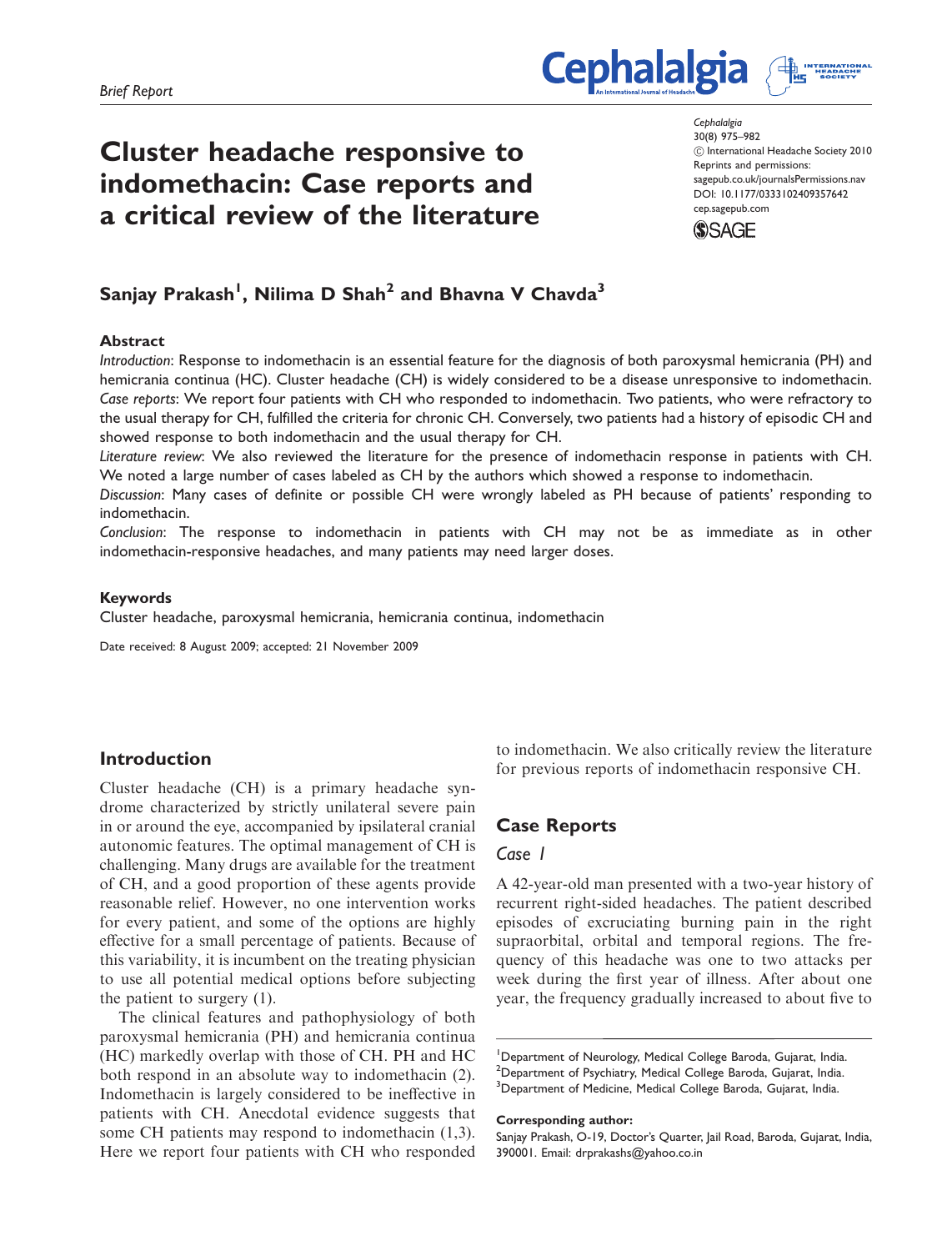seven attacks per week. The usual duration of attacks was one to two hours. They were accompanied by conjunctival injection, lacrimation and nasal discharge. The patient described the intensity of headache as 'intolerable'. Pacing activity was present during the attacks. There was no circadian rhythmicity of the attacks, which could occur at any time, including nocturnally. The patient denied the presence of aura, nausea, photophobia and phonophobia. There was no history of interictal discomfort. MRI of the brain was normal. Oral sumatriptan and rizatriptan were ineffective during the attacks. The patient had never tried oxygen inhalation or injectable triptans. He had unsuccessful trials with prednisolone, lithium, verapamil and naproxen. Indomethacin was started and the patient

showed complete response at the dose of 75 mg three times a day (tid) after a week. Reduction of the dose always led to recurrence of the symptoms.

# Case 2

A 46-year-old man presented with a six-year history of episodic cluster headache (ECH). The cluster period lasted for about four to five months, with remission periods of one to five months. The headaches in a cluster period were stereotyped. The pain was described as very excruciating, sharp and unbearable, centered on the supraorbital and orbital areas. The pain was accompanied by autonomic manifestations such as ipsilateral conjunctival injection, tearing and rhinorrhoea. During most of the attacks the patient felt restless and had pacing activity. He had one to two attacks of headaches daily, including nocturnal attacks, with each attack lasting about one to four hours. Between attacks, he was headache free. He denied experiencing aura, nausea, photophobia or phonophobia. MRI of the brain was normal.

The patient's symptoms were relieved with oxygen inhalation and injection sumatriptan. During the cluster period he previously achieved relief with verapamil or lithium. However, in a recent the co-existence of both PH and CH in the same patient (going on for about six weeks), both the drugs were largely ineffective. Indomethacin was started at 25 mg tid. It was gradually increased to 100 mg tid, and the patient responded in about two weeks after the start of treatment. A tapering of indomethacin done after two months was successfully made to 75 mg tid. However, further tapering tried on many occasions in the next four months led to recurrence of the headaches.

# Case 3

A 36-year-old male presented with a 14-month history of intermittent excruciating headache. The headache always occurred on the left side, and was centered on the supraorbital, orbital and temporal areas. The cranial autonomic features were noted in most of the attacks. Restlessness or pacing activity was present in about one-tenth of the attacks. The headaches always lasted approximately one to three hours. The usual frequency of attacks was one to two attacks per day. There were occasional nocturnal exacerbations. Between attacks he was headache free. He denied experiencing aura, nausea, photophobia or phonophobia. He did not identify any triggering factors for the exacerbations. MRI of the brain, orbit, and cervical spine revealed no abnormality. Magnetic resonance angiography (MRA) was normal. Injectable sumatriptan previously provided symptomatic relief of the attacks. He had unsuccessful trials with sodium valproate, topiramate, amitryptiline and naproxen. Indomethacin was started, and the patient showed complete response at the dose of 75 mg tid after about one week. In the next five months, he had five to six headache episodes of mild-to-moderate intensity in the same areas, three of which were related to reduction of indomethacin dose.

# Case 4

A 26-year-old male presented with a four-month history of daily severe left-sided headaches. These headaches were excruciating, causing him to cry and run around his home. The headaches, strictly on the left side, were mainly in the orbit, with radiation to the supraorbital, infraorbital and temporal areas. He had accompanying lacrimation and conjunctival injection. The headache always lasted for more than 30 minutes (range 30 minutes to 2 hours). The frequency of attacks was variable, from one attack every alternate day to four attacks per day. Nocturnal attacks were common. Between attacks he was headache free. No precipitating or aggravating factors were noted. MRI of the brain and MRA were reported as normal. The patient was advised indomethacin as prophylactic therapy and sumatriptan for an acute attack. Oral sumatriptan did not relieve his symptoms. However, injectable sumatriptan provided marked relief within 20–30 minutes. Indomethacin was started at the dose of 25 mg tid and it was gradually titrated. The patient showed complete response in about two weeks at the dose of 100 mg tid. The patient had to omit the drug because of gastritis after two weeks. This led to recurrence of the headaches. The patient was asked to take verapamil and he showed complete response at the dose of 240 mg daily. The drug was successfully tapered off after about three months. However, the headache recurred after about two months. The headache again responded to verapamil.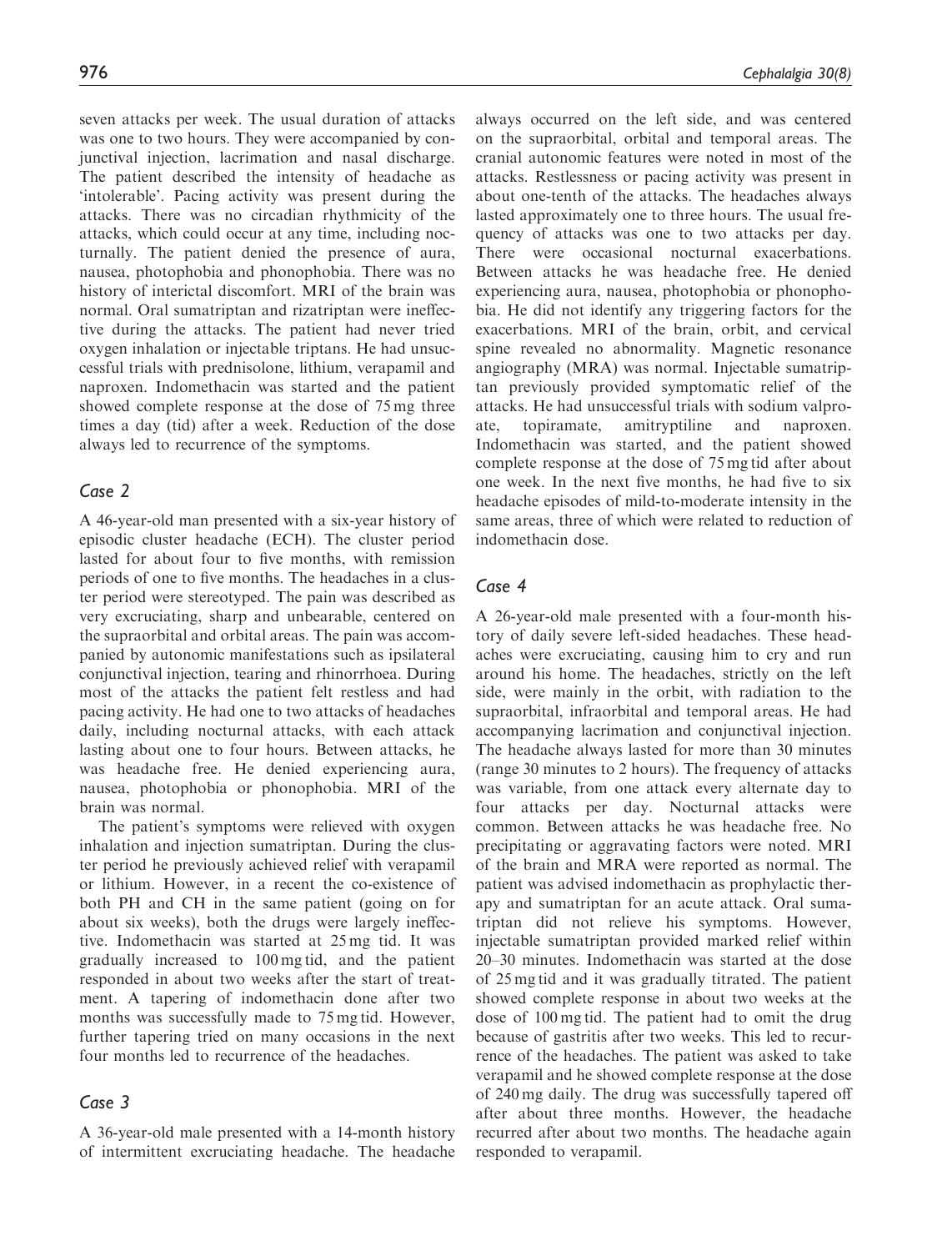# Literature review

We searched MEDLINE with the following keywords: cluster headache, paroxysmal hemicrania, hemicrania continua, cluster headache and indomethacin, and headache and indomethacin. All the case reports and case series on CH and PH were reviewed to identify the patients with CH responsive to indomethacin. We analysed each individual case in relation to current International Headache Society (IHS) criteria. We carefully reviewed the reference lists of all the papers found. The search was restricted to papers written in English.

## CH unresponsive to indomethacin

Most of the investigators presently regard CH as a disease unresponsive to indomethacin. This assumption is based mainly on a report published in 1974. In this report, Sjaastad and Dale made a first case report of chronic paroxysmal hemicrania (CPH) and simultaneously mentioned 10 cases of CH unresponsive to indomethacin. However, the report did not have any details of indomethacin use in the patients with CH (4).

A negative response to indomethacin was noted in the recent past in one open-label study in 18 patients with CH. From day 8 of the active period, indomethacin 100 mg was administered intramuscularly every 12 hours for two consecutive days. The mean daily attack frequency before the test was not statistically different from that on day 1 and day 2. There was no refractory period in any patient after indomethacin administration (5).

There are just a few case reports where indomethacin was used and found ineffective.

#### CH responsive to indomethacin

CH responsive to indomethacin was first reported by Geaney (6). However, this report does not fulfill the criteria for CH. Nevertheless, in the literature, there are many case reports/series of CH where indomethacin was effective (Table 1)  $(7-18)$ . Watson and Evans  $(8)$ reported 60 patients with chronic cluster headache (CCH). They treated 11 patients with indomethacin at the dose of 25 to 50 mg tid. Four had good immediate effect. The effect was sustained in three patients for a median of three months. One patient discontinued therapy because of nausea. The immediate effect of indomethacin (36%) was comparable to that of other effective drugs, lithium (43%), methysergide (37%) and prednisone (36%). The response rate for verapamil and pizotifen was markedly low in that analysis.

Gotkine et al. (16) reported a 47-year-old male with ECH since his teens. He controlled his headaches for about two decades with indomethacin.

Buzzi and Formisano (14) reported a 35-year-old male with ECH. He responded to indomethacin on at least two occasions. On the first occasion headache subsided with indomethacin (100 mg daily) within three days. However, on the second occasion, headache subsided in one week with 100 mg dose. Recently, Prakash et al. (3) reported a 42-year-old male with a 13-year history of CCH who showed complete response to a very high dose of indomethacin (150 mg tid) after about one week of the therapy. Shah and Prakash (18) reported a 22-year-old male who had CH and PH at the same time. Both types of headache responded to indomethacin. Even atypical CH has been reported as an indomethacin-responsive headache. A few case reports of valsalva-induced CH showing response to indomethacin have been reported in the literature (12,13).

Complete and immediate effect of indomethacin was noted even in children. D'Cruz (9) reported response to indomethacin in two children with history suggestive of CCH. After that, a few other case series of childhood CH responsive to indomethacin were also reported in the literature. Isik and D'Cruz (11) reported four young children with CH who showed complete response to indomethacin. Recently, Majumdar et al. (17) reported 11 children with CH. In this retrospective review of case notes, they noted indomethacin sensitivity in three patients (of seven patients, in whom indomethacin was tried).

# Indomethacin for acute attacks of CH

Indomethacin was never evaluated in any ongoing acute attacks. However, Anghileri et al. (15) reported a patient with CH in whom a few acute attacks were successfully treated with intravenous indomethacin (100 mg). Indomethacin injection was effective in stopping ongoing headache within a couple of minutes. D'Amico et al. (10) described three patients with CH in whom indomethacin was effective during attacks of headache. In one patient they described complete cessation of headache within about 20 minutes after administration of indomethacin. In addition, there are a few other case reports where indomethacin (in isolation or with other drugs) provided some improvement during an acute attack of headache.

# **Discussion**

Indomethacin was introduced in the clinical medicine in 1963 (19). Its use in a headache disorder was first demonstrated by Sicuteri et al. (20) in 1964 in patients with migraine. In 1974, Sjaastad reported a special type of headache (CPH) that was highly sensitive to indomethacin (4). Over the years, many other headache disorders were shown to have a response to indomethacin.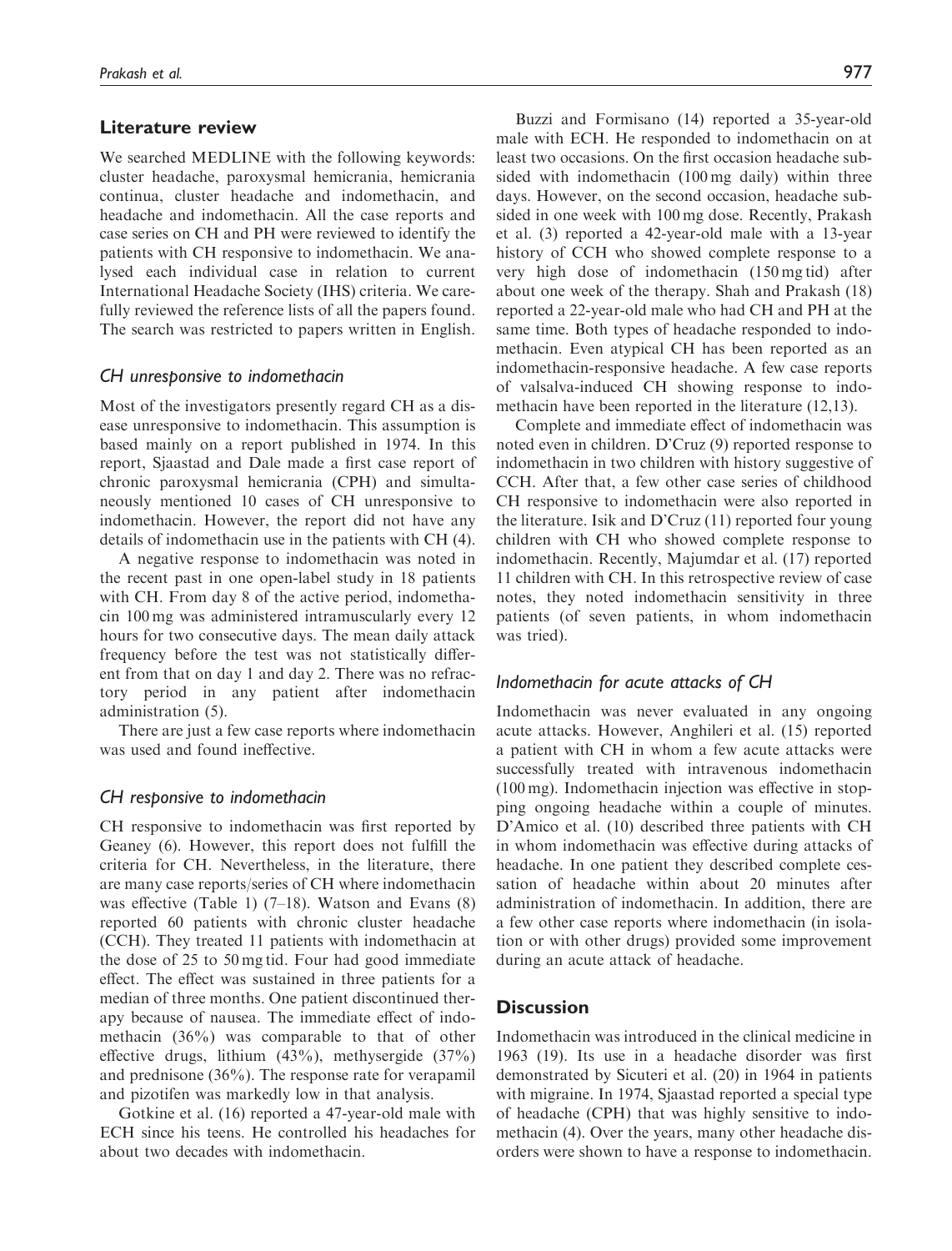| Reference                             | Year | No             | Sex       | Age             | <b>Types</b> | Duration  | Daily<br>dose (mg) |
|---------------------------------------|------|----------------|-----------|-----------------|--------------|-----------|--------------------|
| Klimek (7)                            | 1984 | $\mathbf{I}$   | F         | 50              | Episodic     | 5 years   | <b>NA</b>          |
| Watson et al. (8)                     | 1987 | 4              | <b>NA</b> | <b>NA</b>       | Chronic      | <b>NA</b> | $75 - 150$         |
| D'Cruz(9)                             | 1994 | $\overline{2}$ | M         | 8               | ?Chronic     | 6 months  | 50                 |
|                                       |      |                | F         | $\overline{10}$ | Chronic      | 2.5 years | 50                 |
| D'Amico et al. (10)                   | 1996 | 3              | M         | 42              | Episodic     | II years  | <b>NA</b>          |
|                                       |      |                | F         | 63              | Chronic      | 18 years  | <b>NA</b>          |
|                                       |      |                | F         | 37              | Episodic     | 10 years  | <b>NA</b>          |
| Isik et al. $(11)$                    | 2002 | $\overline{4}$ | M         | 10              | <b>NA</b>    | 4 years   | 50                 |
|                                       |      |                | M         | $\overline{2}$  | ?Episodic    | I year    | 20                 |
|                                       |      |                | F         | 2.5             | <b>NA</b>    | 6 weeks   | 30                 |
|                                       |      |                | F         | $\overline{4}$  | <b>NA</b>    | <b>NA</b> | 50                 |
| Ko et al. (12)                        | 2002 | I              | M         | 86              | Episodic     | 10 years  | 25                 |
| Rozen (13)                            | 2002 |                | M         | 86              | Episodic     | 10 years  | 25                 |
| Buzzi et al. (14)                     | 2003 |                | M         | 35              | Episodic     | 15 years  | 125                |
| Anghileri (15)                        | 2006 |                | M         | 42              | Episodic     | 10 years  | 100 IV             |
| Gotkine et al. (16) (case 2)          | 2006 | <b>I</b>       | M         | 47              | ?Chronic     | <b>NA</b> | <b>NA</b>          |
| Prakash et al. (3)                    | 2008 |                | M         | 42              | Chronic      | 13 years  | 450                |
| Majumdar et al.<br>(cases 2,4,7) (17) | 2009 | 3              | M         | $\mathbf{H}$    | Episodic     | 8 years   | <b>NA</b>          |
|                                       |      |                | M         | 4               | Episodic     | I year    | <b>NA</b>          |
|                                       |      |                | M         | 8               | Episodic     | I year    | <b>NA</b>          |
| Shah et al. (18)                      | 2009 |                | M         | 22              | Chronic      | 13 months | 300                |

Table 1. Cluster headache responsive to indomethacin

 $M =$  male:  $F =$  female:  $NA =$  details not available.

Our four patients fulfilled the IHS criteria for CH (2). Two patients (cases 1 and 3) fulfilled the criteria for CCH, and both were refractory to usual therapy. Cases 2 and 4 were ECH. Both ECH patients showed response to the usual therapy of CH. A response to indomethacin in patients with episodic hemicranial pain is highly suggestive of PH. Therefore, a possibility of PH or PH with CH should be considered in the differential diagnosis. There is considerable overlap in the clinical characteristics of PH and CH, and phenotypically these headache disorders cannot be differentiated from each other. Points which help to differentiate between these two types of headache are lower frequency and longer duration of the attacks in CH, and a response to indomethacin in patients with PH (2,21). None of the patients ever had attack frequency of more than five per day or duration of less than 30 minutes. Presence of nocturnal attacks and a response to injectable sumatriptan in three patients (except case 1) favor the diagnosis of CH. The presence of clustering and a response to oxygen inhalation (case 2) further support a diagnosis of CH. Case 1 never received a trial with injectable sumatriptan and oxygen inhalation. Therefore, we cannot rule out a possibility of PH. However, the frequency and duration of the attacks never fulfilled the criteria for PH, and case 1 seems more likely a case of CCH. Indomethacin showed response at the dose between 225–300 mg daily. The response was noted between one and two weeks after the initiation of indomethacin therapy.

The optimal management of CH is challenging (2,22). The fluctuating intensity of pain attacks and variable length of cluster cycles make the evaluation of drug efficacy challenging. Even age and gender discrepancy have been reported (23). Females appear to be less responsive to both abortive and preventive therapies (24). Very large dosages, much higher than the usual recommended doses (for other disorders) may be necessary when treating CH patients (3,25). Drugs considered effective for one variety of CH might be ineffective for another variety of CH (1,23,25). Patients with CCH respond well to sumatriptan as opposed to ECH. On the other hand, zolmitriptan was found effective for ECH and ineffective for CCH (1). Because of these disparities, inconsistent results were noted with almost all the drugs that are considered efficacious for CH. For example, the beneficial effect of lithium has been demonstrated in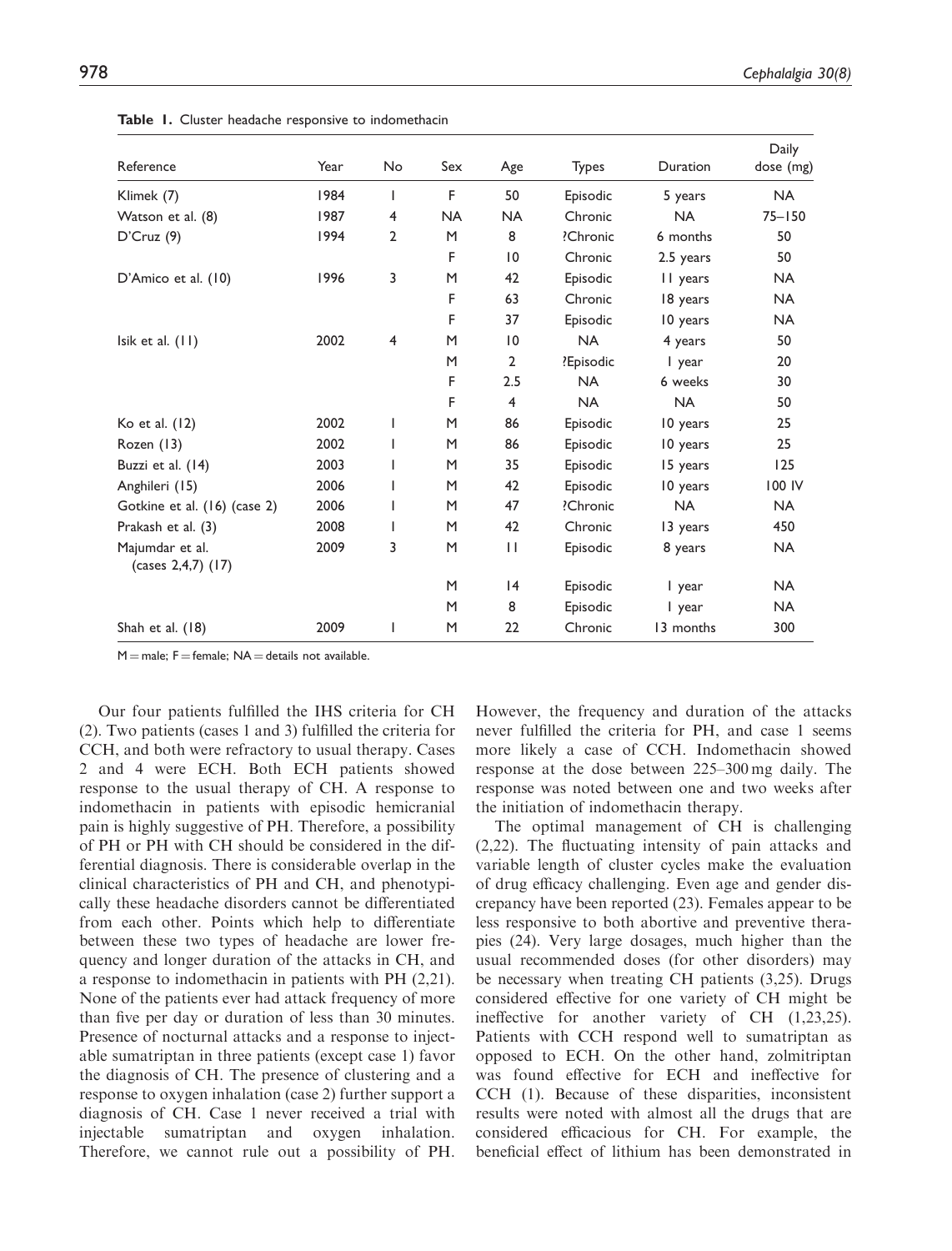several open clinical trials. Nonetheless, a double blind placebo-controlled trial failed to demonstrate the superiority of lithium over placebo (26). Likewise, sodium valproate did not show any beneficial effects over placebo (27). Minimal or no effect was reported even with topiramate or methysergide in open-label studies (1).

All these findings should be considered before claiming a drug ineffective in patients with CH. In addition, a few more points should be considered in a trial with indomethacin. The shorter half-life of indomethacin (four hours), variable dose requirement (12.5–450 mg) in various headache disorders and variability in the time interval between administration and response (a few hours to 10 days) might complicate the study of indomethacin in patients with CH. The response to the drug in various indomethacin-responsive headache disorders is immediate (within 24 hours) and complete (21,28,29). The expectation of this type of immediate and total response even in patients with CH might lead to considering indomethacin as ineffective in CH. Immediate and complete response cannot be expected even with any first- or second-line preventive therapies in CH; preventive therapy usually takes one to four weeks to show a response (1,22). Two of our patients showed a response to indomethacin after one week. Another two patients took two weeks to show a response with indomethacin.

Very large dosages may be necessary when treating CH patients (25). Our four patients responded at the higher doses (225–300 mg) of indomethacin. CH patients are known to tolerate medications much better than non-cluster patients (25). Indomethacin, however, has not been evaluated systematically in CH patients. As noted above, a negative response was noted in one open-label study in 18 patients with CH. However, negative or minimal response is noted with almost all drugs which are currently deemed efficacious for CH patients. Therefore, a negative result in an open-label study in a small population is not sufficient to determine a drug to be inefficacious in these patients. The authors of that study (5) themselves suggested 'indotest' in patients with three to four attacks per 24 hours. However, the mean of frequency in that study was 1.6/24 hours (range 1–3). Therefore, this population of CH patients, with the mean frequency of attacks of 1.6/day, may not be a good subset to show the response of indotest (5). In addition, indotest itself is not 100% sensitive even in patients with other indomethacin-responsive headache disorders. Cittadini et al. (28) have reported a positive response to indotest in only 82% of patients with PH. Because CH patients usually respond with higher doses, the possibility of positive response at higher doses (>100 mg IM) cannot be ruled out completely. Response to IV injection of indomethacin (100 mg) in a couple of minutes on a few occasions in Anghileri et al.'s (15) case report again confirms a variable response to drugs in patients with CH.

A response to indomethacin is not contrary to the IHS criteria for CH. However, a physician hesitates in making a diagnosis of CH (in a patient responsive to indomethacin) even if a patient fulfills all the features of IHS criteria for CH. The frequency of more than five attacks in day (at least on more than 50% occasions) is an essential feature for the diagnosis of PH. We reviewed the case series of PH in the literature not fitting in the present diagnostic criteria for PH. Many of these cases fulfilled the criteria for CH (Table 2) (30–35). The largest such case series was published by Fuad and Jones (33), who described 11 female patients with PH. Indomethacin response was described in only eight patients. The frequency of attack was one to two per day in at least five patients (of eight indomethacin-responsive patients). The duration of attacks in these five patients was 30 minutes to a few days. These patients do not meet the criteria for PH, and Zidverc-Trajkovic et al. (36) rightly labeled them as CH.

Another important point is how to define a patient with headache duration of 15–30 minutes and headache frequency of five to eight per day. A large percentage of patients in the case series/case reports of PH had attack duration of 15–30 minutes (or more), and attack frequency of five to eight per day (or less). The periodicity, or clustering, is in important feature in CH. However, this periodicity is not observed in all patients. The clustering of attacks cannot be determined in CCH; this is why it is not included in the IHS classification system. Many authors have suggested that a response to indomethacin is the only way to differentiate PH from CH. However, as noted above, a response to indomethacin is not contrary to the IHS criteria for CH. Therefore, it is possible that the same patient may fulfill the criteria for both diseases at the same time. There are many case reports/series in the literature where a possibility of both diseases, according to IHS criteria, exists at the same time (Table 3) (33,37–42). The largest case series on PH was published by Boes and Dodick (43). They reviewed 72 patients with suspected PH. The authors used modified diagnostic criteria for CPH, and themselves considered a possibility of CH in some of these patients. We further reviewed their data for the presence of possible CH according to the present IHS diagnostic criteria (2004). The mean minimum attack duration of 20–40 minutes was noted in 20%. The usual attack duration of more than 30 minutes was reported in 44% of patients. The maximum attack frequency was between two and five per day in 37% of patients. Another 35% of patients had an attack frequency of 6–10 per day. These data indicate that a large number of these patients may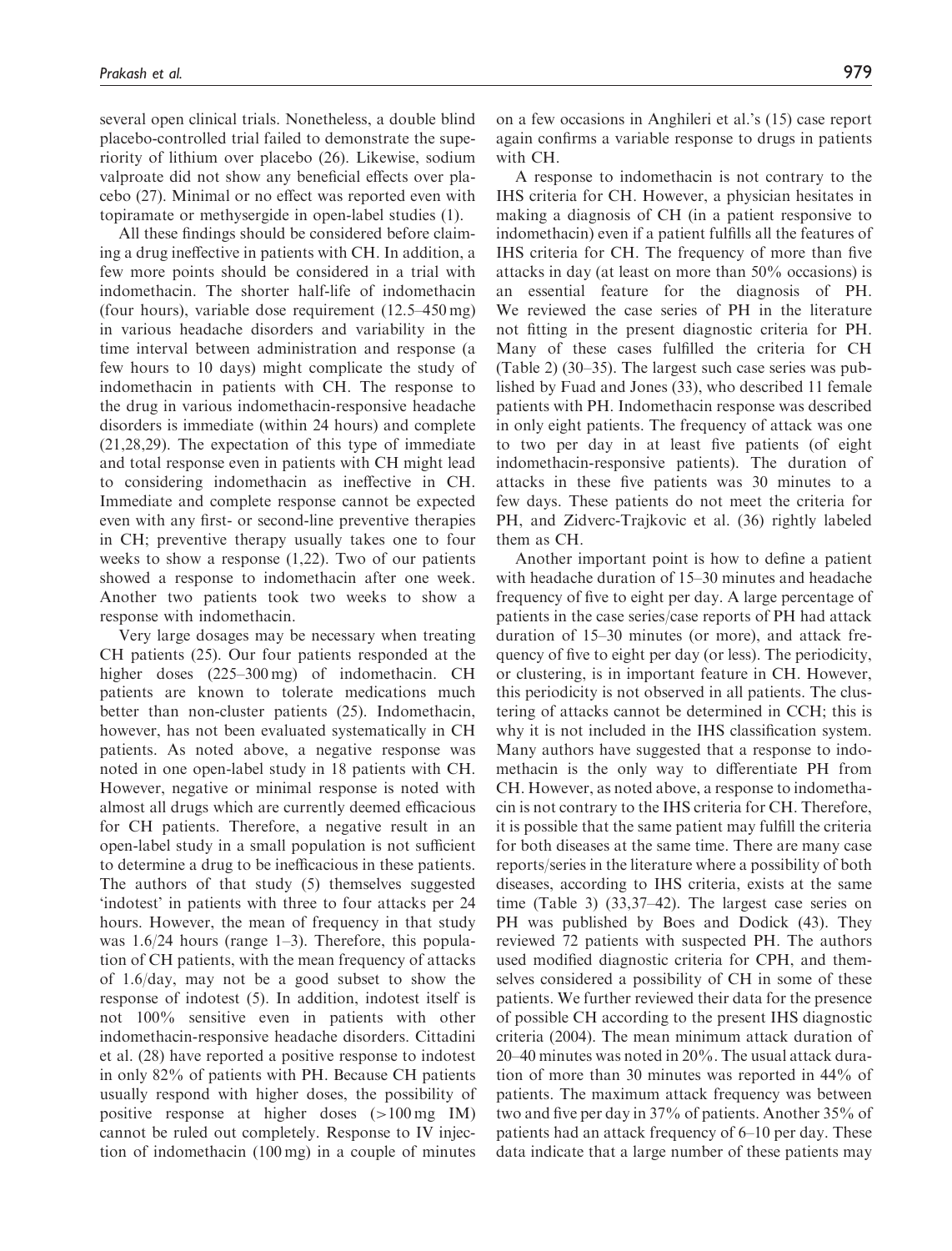| Reference                         | Year | Age | Sex | Authors'<br>diagnosis | Frequency<br>(attacks/day) | Duration of<br>attacks | Dose of<br>indomethacin<br>(mg/day) |
|-----------------------------------|------|-----|-----|-----------------------|----------------------------|------------------------|-------------------------------------|
| Newman (case 3) (30)              | 1993 | 39  | M   | <b>EPH</b>            | 5                          | 15 min                 | 75                                  |
| Gladstein et al. (31)             | 1994 | 8   | M   | <b>CPH</b>            | 3                          | $15-30$ min            | <b>NA</b>                           |
| Veloso et al. (32)                | 2001 |     | M   | <b>EPH</b>            | $3 - 5$                    | $15-30$ min            | 75                                  |
| Fuad et al. $(33)$ (cases $3-8$ ) | 2002 | 40  | F   | <b>PH</b>             |                            | Hours-days             | <b>NA</b>                           |
|                                   |      | 37  | F   | <b>PH</b>             |                            | Up to 12 hours         | <b>NA</b>                           |
|                                   |      | 56  | F   | <b>PH</b>             |                            | Up to 3 days           | <b>NA</b>                           |
|                                   |      | 38  | F   | <b>PH</b>             | 2                          | 30 min                 | <b>NA</b>                           |
|                                   |      | 68  | F   | <b>PH</b>             | $\overline{2}$             | Up to 24 hours         | <b>NA</b>                           |
|                                   |      | 59  | F   | <b>PH</b>             |                            | Up to 3 days           | <b>NA</b>                           |
| Siow $(34)$                       | 2003 | 66  | F   | <b>EPH</b>            | $3 - 4$                    | $20 \text{ min}$       | 25                                  |
| Pugach (35)                       | 2008 | 56  | M   | <b>CPH</b>            | $<$ 3/day                  | 20 min-few hours       | 75                                  |

Table 2. Possible misdiagnosis of cluster headache (according to IHS criteria)

 $IHS =$  International Headache Society; M = male; F = female; EPH = episodic paroxysmal hemicrania; CPH = chronic paroxysmal hemicrania;  $PH =$  paroxysmal hemicrania;  $NA =$  details not available; min  $=$  minutes.

| Reference                                | Years | Age | Sex | Frequency<br>(attacks/day) | Duration<br>of attacks |
|------------------------------------------|-------|-----|-----|----------------------------|------------------------|
| Jotkowitz (37)                           | 1978  | 41  | M   | 8                          | $20 - 30$ min          |
| Kudrow (cases 2 and 4) (38)              | 1987  | 76  | F   | $3 - 6$                    | $15-20$ min            |
|                                          |       | 42  | M   | 6                          | $20 - 30$              |
| Newman et al. (case 2) (39)              | 1992  | 56  | F   | $4 - 5$                    | $10-30$ min            |
| Leon et al. $(40)$                       | 1994  | 55  | F   | $4 - 6$                    | $20 \,\mathrm{min}$    |
| Pareja (41)                              | 1995  | 35  | F   | $5 - 6$                    | $20-60$ min            |
| Mateo et al. (42)                        | 1999  | 42  | F   | $4 - 6$                    | 15 min                 |
| Fuad and Jones<br>(cases 1 and 2) $(33)$ | 2002  | 55  | F   | 6                          | $30 \,\mathrm{min}$    |
|                                          |       | 65  | F   | 6                          | 30 min                 |

Table 3. A possibility of both (?) PH and CH at the same time according to present IHS criteria

 $PH =$  paroxysmal hemicrania; CH = cluster headacache; IHS = International Headache Society; M = male; F = female;  $min = minutes$ 

fulfill the present diagnostic criteria for CH. In addition, many of them may fulfill the criteria for both PH and CH at the same time. The episodic form of CH is far more common than the chronic form (in contrast to PH). Nine patients in Boes and Dodick's case series were able to withdraw the drug without headache recurrence. The authors considered their attacks as first attacks of EPH. The details of these patients are lacking in the article. However, in the presence of headache duration greater than 30 minutes and headache frequency of less than five attacks per day, a successful withdrawal of the drug may be more likely in the patients with CH (rather than PH).

Zidverc-Trajkovic et al. (36) compared the clinical features of CH headache patients with those of PH

patients. Indomethacin was given only to the patients with suspected PH (as a diagnostic criterion). About 20% of the patients in both groups had attacks of 15–20 minutes and about one-half of patients in both groups had three to seven attacks daily. These data again suggest a possibility of both diseases (PH and CH) occurring at the same time, according to the present diagnostic criteria.

Recently, Cittadini et al. (28) reported 31 patients with PH. Four patients had fewer than four attacks a day. The duration of attacks in these four patients was not described. However, the mean duration of the attacks was 17 minutes and the median was 19 minutes. The possibility of fulfilling the criteria of both diseases remains open. PH is a very rare disease. The relative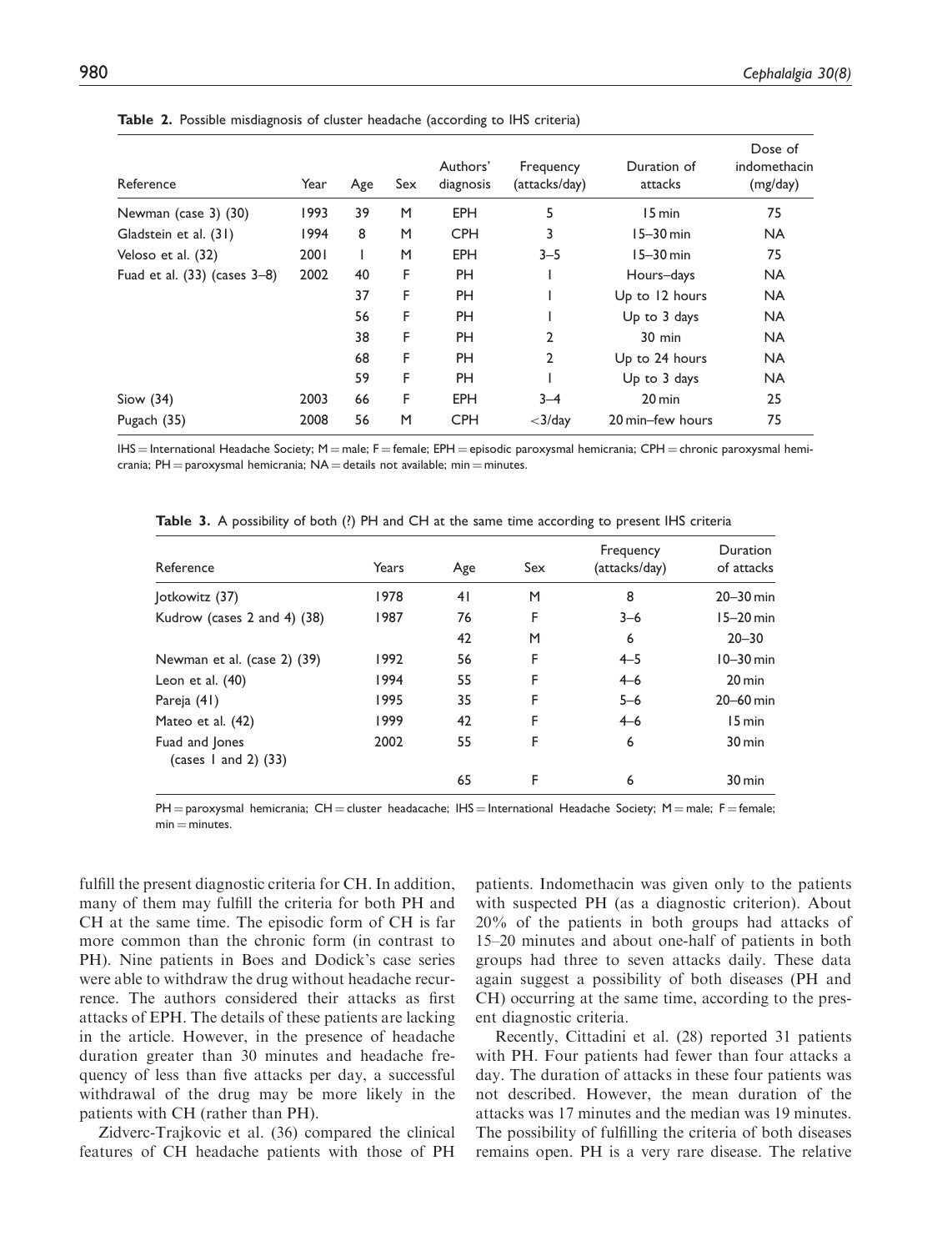frequency of PH with CH is just  $1-3\%$  (28). Therefore, a question may arise: does the response of indomethacin in a patient fulfilling the IHS criteria for CH change the diagnosis to an extremely rare disease, PH? Verapamil is the drug of choice for patients with CH. However, the response to verapamil was almost identical in both CH and PH in Zidverc-Trajkovic et al.'s study (36). This raises a few questions. Does a response to verapamil (before a trial with indomethacin) in a borderline case point to a diagnosis of CH? Should one change the diagnosis of CH to PH if the same patient shows a response to indomethacin as well?

HC is another indomethacin-responsive headache disorder. The duration and frequency of the exacerbations have not been defined in the IHS criteria for HC (2). The pain exacerbation periods usually last 20 minutes to a few days. The frequency of exacerbations is also variable, from two to three times per week to 10–20 times per day (29). In a recent study of 25 patients with HC, 32% fulfilled the diagnostic criteria for CH relating to headache exacerbations (44). Recently, a few large case series have demonstrated the presence of interictal pain in patients with CH. Donnet et al. (45) reported presence of interictal pain in 48% of patients with chronic CH. The presence of interictal pain in patients with CH (and responsiveness to indomethacin) may further complicate the effort to differentiate CH from HC, especially if frequency and duration of the exacerbations match the IHS criteria for CH. Therefore, a possibility of misdiagnosed CH (because of a response to indomethacin) exists in a few patients diagnosed as having HC (44). This possibility will be very high in the patients with the relapsing-remitting type of HC.

Why indomethacin for CH? Indomethacin is a potentially toxic drug. Various available medical options for CH are relatively less noxious than indomethacin. Therefore, we need to consider: what are the requirements to consider indomethacin as an alternative treatment for CH?

The treatment of CH (and other trigeminal autonomic cephalalgias [TACs] and HC) is based on empirical data rather than on a pathophysiological concept (22). Our review of the literature suggests that indomethacin-responsive CH exists and that a number of cases may be misdiagnosed when one relies on therapeutic responsiveness to make a diagnosis. Bogucki and Niewodniczy (46) reported a patient with recurrent (up to 30 per day) short-lasting headaches (maximum duration 20 minutes). The patient did not show a response to indomethacin (100–300 mg daily for two weeks). He responded to lithium and the authors claimed a diagnosis of CH. However, Newman et al. (47) classified this patient's disorder as episodic paroxysmal hemicrania (EPH) in a review of the literature. Later, Sjaastad (48) defended the original diagnosis of CH because the patient did not show a response to indomethacin (and did show a response to lithium). This may be a classical example of diagnostic dilemma when one relies on therapeutic responsiveness to make a diagnosis, and even headache experts may have differences of opinion. Shah and Prakash (18) recently reviewed the literature for the presence of PH and CH in the same patient. They suggested that the coexistence of both PH and CH in the same patient may be both over- and underreported, due to making a diagnosis on the basis of therapeutic responsiveness. The correct diagnosis is important for prognostic purposes.

About 10% of total CH cases may be refractory to the usual medical therapies. A trial of indomethacin may be given to these patients before subjecting the patients to a surgical procedure. On average, a cluster period (of ECH) usually lasts for 6–12 weeks. Indomethacin given for a shorter period may be less toxic as compared to long-term therapy for PH. Therefore, indomethacin may be used as an alternative to the usual therapies of CH.

## **Conclusions**

HC and PH are highly and specifically sensitive to indomethacin. However, a response to indomethacin may occur in CH if indomethacin is used in maximum therapeutic dosages ( $\geq$ 300 mg daily). We hope that our review will act as catalyst for pharmacological research into the role of indomethacin in treating CH. It is also hoped that physicians will be more cautious in making a diagnosis of primary headache disorder only on the basis of a response to indomethacin.

#### References

- 1. Capobianco DJ, Dodick DW. Diagnosis and treatment of cluster headache. Semin Neurol 2006; 26(2): 242–259.
- 2. Headache Classification Committee of the International Headache Society. Classification and diagnostic criteria for headache disorders, cranial neuralgias, and facial pain. 2nd edn. Cephalalgia 2004; 24: 1–160.
- 3. Prakash S, Dholakia SY, Shah KA. A patient with chronic cluster headache responsive to high-dose indomethacin: is there an overlap with chronic paroxysmal hemicrania? Cephalalgia 2008; 28: 778–781.
- 4. Sjaastad O, Dale I. Evidence for a new (?) treatable entity headache. Headache 1974; 14: 105–108.
- 5. Antonaci F, Costa A, Ghirmani S, Sances G, Sjaastad O, Nappi G. Parental indomethacin (the INDOTEST) in cluster headache. Cephalalgia 2003; 23: 193–196.
- 6. Geaney DP. Indomethacin responsive episodic cluster headache. J Neurol Neurosurg Psychiatry 1983; 346: 860–861.
- 7. Klimmek A. Indomethacin-responsive episodic cluster headache. J Neurol Neurosurg Psychiatry 1984; 47: 1058–1059.